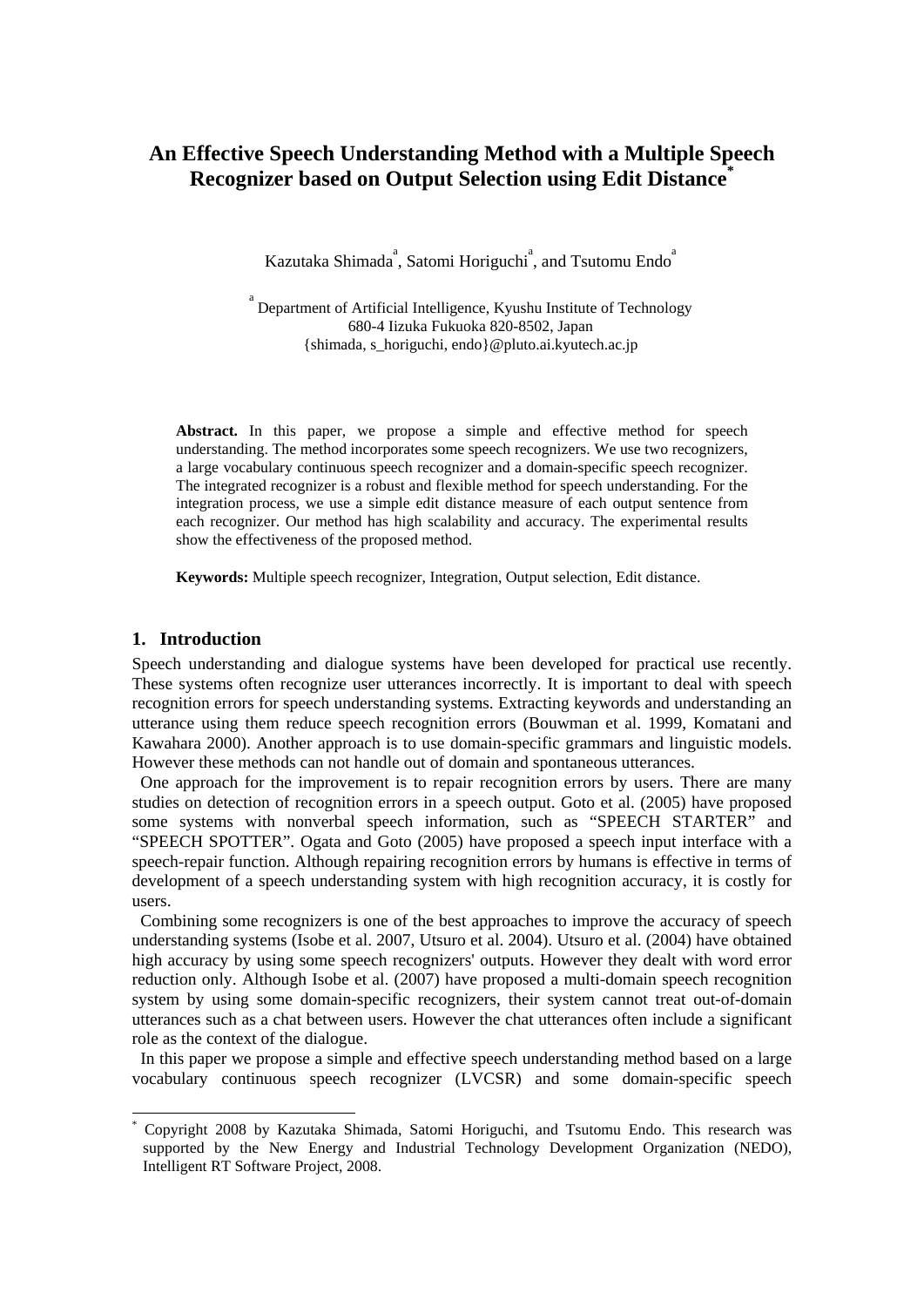recognizers (DSSR). The task of this system is speech understanding for a livelihood support robot. The DSSRs recognize particular utterances about orders; e.g., order utterances from elders who need care and order utterances from nurses. Figure 1 shows the outline of the proposed method. We construct the grammar-based DDSR for order utterances with small vocabulary and high accuracy for each order type. We use the LVCSR for recognition of utterances that the DDSR can not recognize, such as a chat between users. The information recognized by the LVCSR is of assistance for context construction of a dialogue. If we handle these different speech recognizers selectively and integratively, we realize a flexible and robust speech understanding method. Figure 2 shows the effectiveness of the proposed multiple recognizer. The DDSR achieves the order recognition with high accuracy and the LVCSR supplies lack of information in the order utterances.

In this paper we use two recognizers, a large vocabulary continuous speech recognizer and a domain-specific speech recognizer for user's order utterance understanding. In the experiment we focus on the selective usage of the multiple speech recognizer. In other words, it is to select outputs from each recognizer. For example, with respect to the utterance "Please pick up the remote" in Figure 2, it is important which result to select. For the selection we propose the *One Commoner and Some Specialists* (OCSS) model. In our system, the LVCSR is the commoner, namely domain-independent, and the DSSRs are specialists, namely domain-dependent. We focus on the difference between outputs generated from the commoner and specialists. For the method, we compare several features to judge whether an input utterance is an order to the robot or not.



**Figure 1:** The outline of the proposed system.



**Figure 2:** The effectiveness of a multiple recognizer.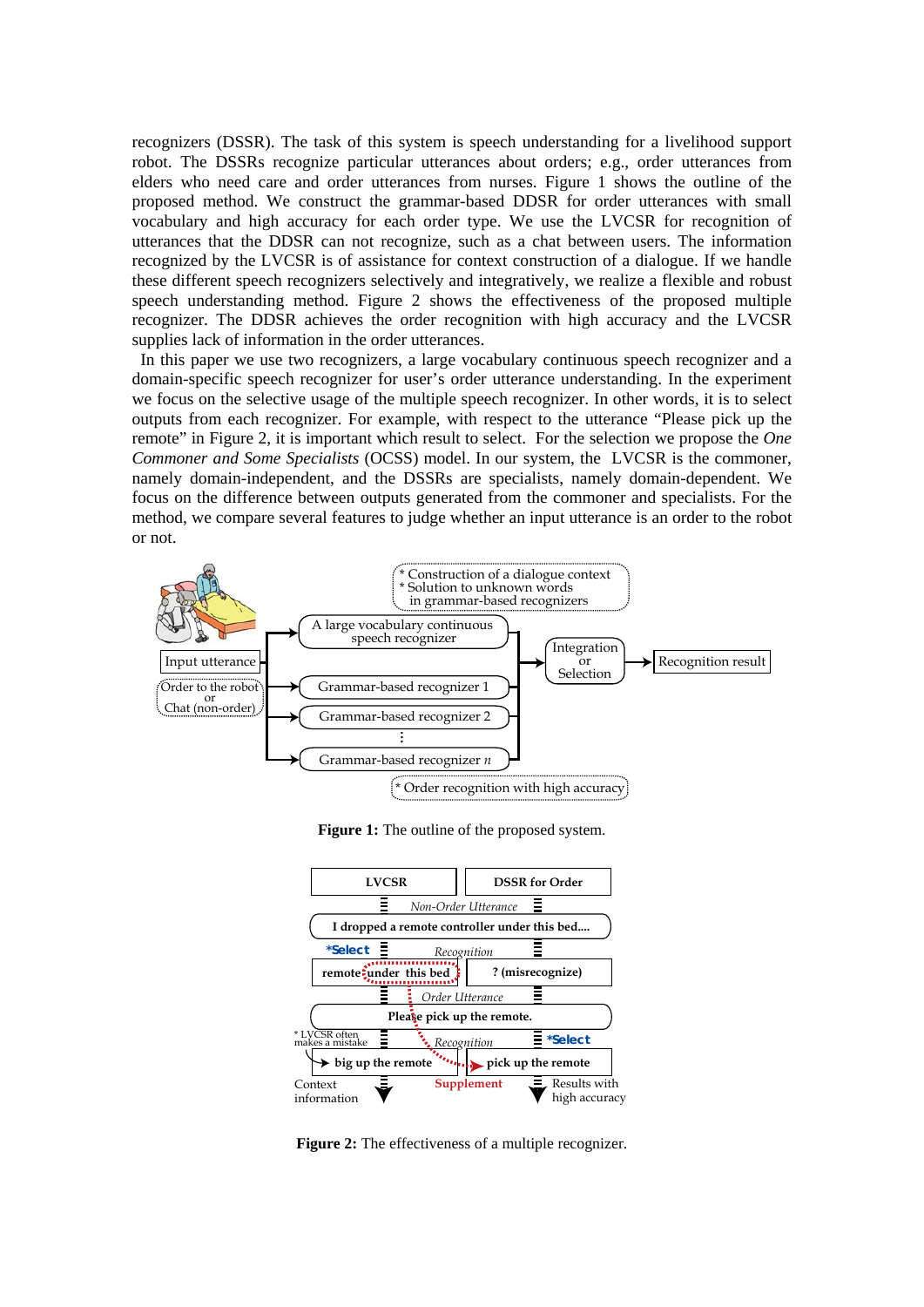### **2. Grammar-based recognizer**

We use Julius as the LVCSR and Julian as the DSSR (Lee et al. 2001). The Julian consists of a vocabulary and a grammar file. For the grammar file we describe sentence structures in a BNF style, using word category names as terminate symbols. The vocabulary file defines words with its pronunciations (i.e., phoneme sequences) for each category.

Here we design grammar and vocabulary files of the Julian which accepts only order utterances from users. The acceptable utterances by our DSSR recognizer for order sentences are as follows:

- [Noun] wo [Verb] shi te kudasai or kureru ? [e.g., Please pick up the cellular telephone.]
- [Noun] wo [Verb] shitai [e.g., I want to eat the snack.]
- [Noun] wo [verb] kudasai or kureru? [e.g., Give me it.]
- [Location] ni aru [Noun] wo [Verb] shite kudasai or kureru? [e.g., Please bring the remote controller on the table.]
- [Noun] [e.g., The cellular telephone.]

We evaluated this grammar-based recognizer with 50 test utterances and 2 test subjects (male and female). The accuracy rate was 97% on the utterance-level. Here the utterance-level denotes that we judged that the output was correct if all words in an utterance were correct. This result shows that the DSSR used in our multiple recognizer is a robust and high accurate speech recognizer for the order utterances.

### **3. Output Selection**

In our system, we need to judge whether an input utterance is an order to the robot or not. In this section we explain features and rules for the output selection.

### **3.1. Features**

For the output selection, we compared each output in a preliminary exrperiment. As a result, we obtained 4 effective features for the selection; (1) confidence, (2) the number of candidates, (3) existance of a short pause mark and (4) a similarity between outputs.

### •**Confidence**:

This is a confidence measure that is computed from the speech recgnizer Julius/Julian. This score is based on a posterior probability of each word (Lee et al. 2004). The range is from 0 to 1.

# •**The number of candidates**:

The 2nd feature is the number of candidates of each DSSR. The number of candidates in a DSSR's output usually becomes small in the case that an input utterance is an order sentence. The reason is that the DSSR has high accuracy for target utterances because of small vocabulary. On the other hand, the number of candidates of a DSSR becomes large if the input is not an order utterance. In this situation, the DSSR generates many misunderstood results because the DSSR can not accept the input essentially.

### •**Short paused mark**:

Julius/Julian can deal with a short pause in an utterance. If a short pause exists in an utterance, it output a short pause mark in the recognition result. The DSSR often contained the short pause mark in the result in the case that an input was not an order utterance<sup>1</sup>. Therefore the existance of the short pause mark in the output of the DSSR is effective to judge whether a input utterance is an order to the robot or not.

#### •**Similarity**:

-

The 4th feature is based on a similarity measure between outputs of the LVCSR and DSSR. Even human beings tend to misunderstand words which consist of similar pronunciations (Komatani et al. 2005). Here we focus on the output of the LVCSR. If an input is an order utterenace, the DSSR and the LVCSR generate similar outputs on phoneme-level because the

 $<sup>1</sup>$  I think that the reason is that the system replaced the part which it cannot analyze, with the mark.</sup>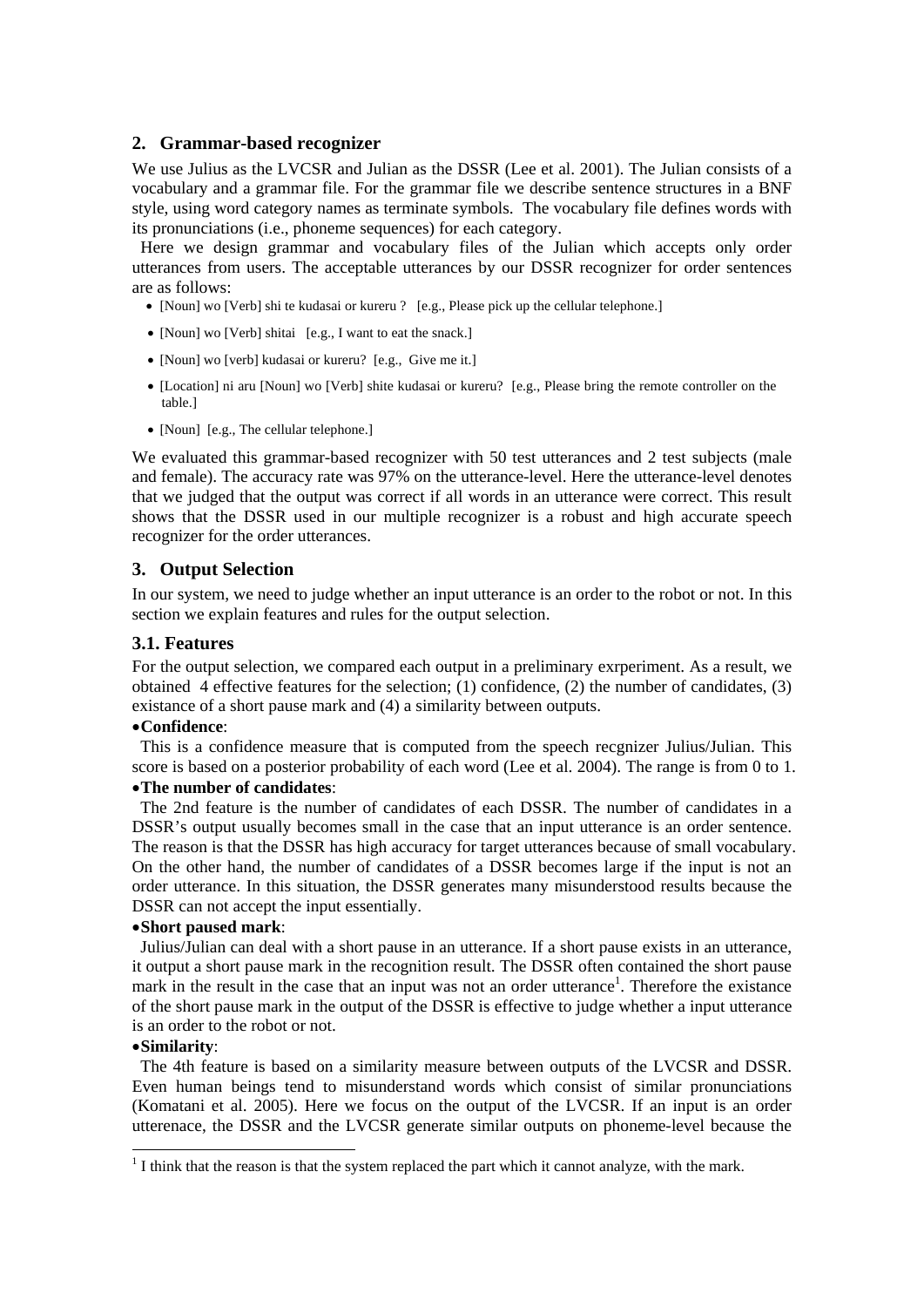LVCSR is domain independence. On the other hand, if the input is not an order utterenace, they often generate different outputs even on the phoneme-level because the DSSR never generates the correct result for non-order uttereances.

 Komatani et al. (2007) have reported an utterance verification method based on difference of acoustic likelihood values computed from two recognizers. Kumar et al. (2005) have utilized Bhattacharyya distance to measure an acoustic similarity of different languages for multilingual speech recognition. In this paper, we use the edit distance as the similarity measure. The correspondence such as the edit distance is one of the most effective measures to identify high confidence words in outputs (Utsuro et al. 2004) and to extract similar word pairs (Komatani et al. 2005). In our method, if an input is an order utterance, the edit distance between the outputs from the DSSR and the LVCSR becomes small. However if the input is not an order utterance, that between the outputs from the DSSR and the LVCSR becomes large.

 In our method, we compute the edit distance of utterance-level and word-level by using a DP matching algorithm. In the process, we compute the edit distance between phonemes of words for both levels.

## **3.2. Rules for the Selection**

We apply the features to our selection process in the OCSS model. In the selection process, the rules to judge an utterance are applied in the following order:

- 1. If a short pause mark exists in the output of the DSSR or the output contains a word of which the confidence is 0, we select the output of the LVCSR as the final output.
- 2. If the number of candidates in the DSSR's output is less than 9, we select the output of the DSSR as the final output.
- 3. Compute the edit distance of the utterance-level (*EDutter*) between the LVCSR and each DSSR. For the outputs of which the edit distance is less than *threshutter*, we select the output of the DSSR which contains the minimum *EDutter*, as the final output.
- 4. Compute the edit distance of the word-level (*EDword*) between the LVCSR and each DSSR. For the output of which the edit distance is less than *thresh<sub>word</sub>*, we select the output of the DSSR which contains the minimum *EDword* as the final output. Otherwise, the LVCSR as the final output.

The *EDutter* is the edit distance value on the utterance-level. The *EDword* is the average of the edit distance value computed on word-level. These values are normalized by the number of phonemes in the outputs. The *thresh<sub>utter</sub>* and *thresh<sub>word</sub>* are threshold values for the judgment. These values are decided experimentally.

In the computation of the word-level, we eliminate word pairs that are matched completely first. Next, we compute all the combinations of the other. Finally, we employ the minimum combinations as the word-level edit distance. Figure 3 shows an example of the calculation of the *EDutter* and *EDword*. In the figure, the dotted line denotes completely matched words. The numerals with arrows denote the original edit distance of the word pair. In the alignment process of word pairs, we select pairs which have the minimum value of the edit distance. In other words, we admit overlap of word pairs. For example, "noue vs. no" and "no vs. no" in Figure 3.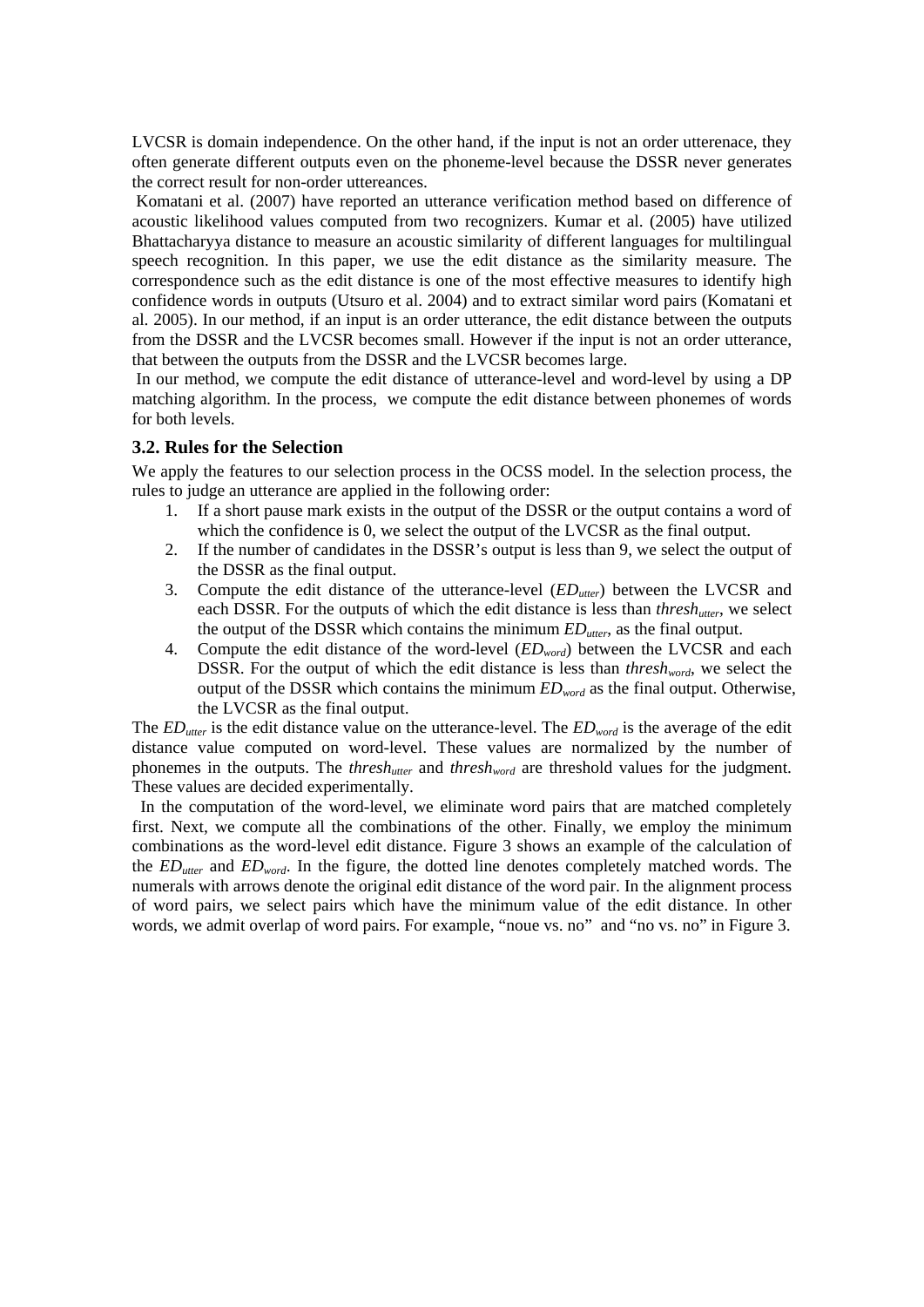

**Figure 3:** An example of the calculation of the word-level and utterance-level edit distance.

### **4. Experiment**

-

We used 50 order utterances and 50 non-order utterances in this experiment. The DSSR accepts all the order utterances that used in this experiment. The non-order utterances consist of common greetings and daily conversation<sup>2</sup>. The number of test subjects was 4 persons (2 men and 2 women). We evaluated our method with cross-validation.

| Type      | Precision | Recall | F-Value |
|-----------|-----------|--------|---------|
| Order     | 0.888     | 0.965  | 0.924   |
| Non-Order | 0.962     | በ 877  | በ 917   |

**Table 1:** The result of classification of the outputs.

Table 1 shows the experimental result of the judgment process. Although our method was simple, we obtained high accuracy. In the experiment, the ranges of *thresh<sub>wter</sub>* and *thresh<sub>word</sub>* which were determined from training data were 0.24-0.26 and 0.08-0.13, respectively. In other words, the changes of these thresholds were little in the cross-validation. These results show the effectiveness and robustness of our method.

 Next, we analyzed the correctness of each feature. Table 2 shows the distribution of each feature. As a result, we obtained the knowledge that the accuracy rates without the edit distance features were not always high.

On the basis of this result, we evaluated our method with the edit distance measures only. In other words, we used the rule 3 and 4 in Section 3.2. The thresholds, namely *threshutter* and *threshword*, were the same as the previous experiment. Table 3 shows the experimental result. As a result, we obtained extremely high accuracy although the method was very simple.

<sup>&</sup>lt;sup>2</sup> For example, "Today is busy." and "I think that it rains in the afternoon of today."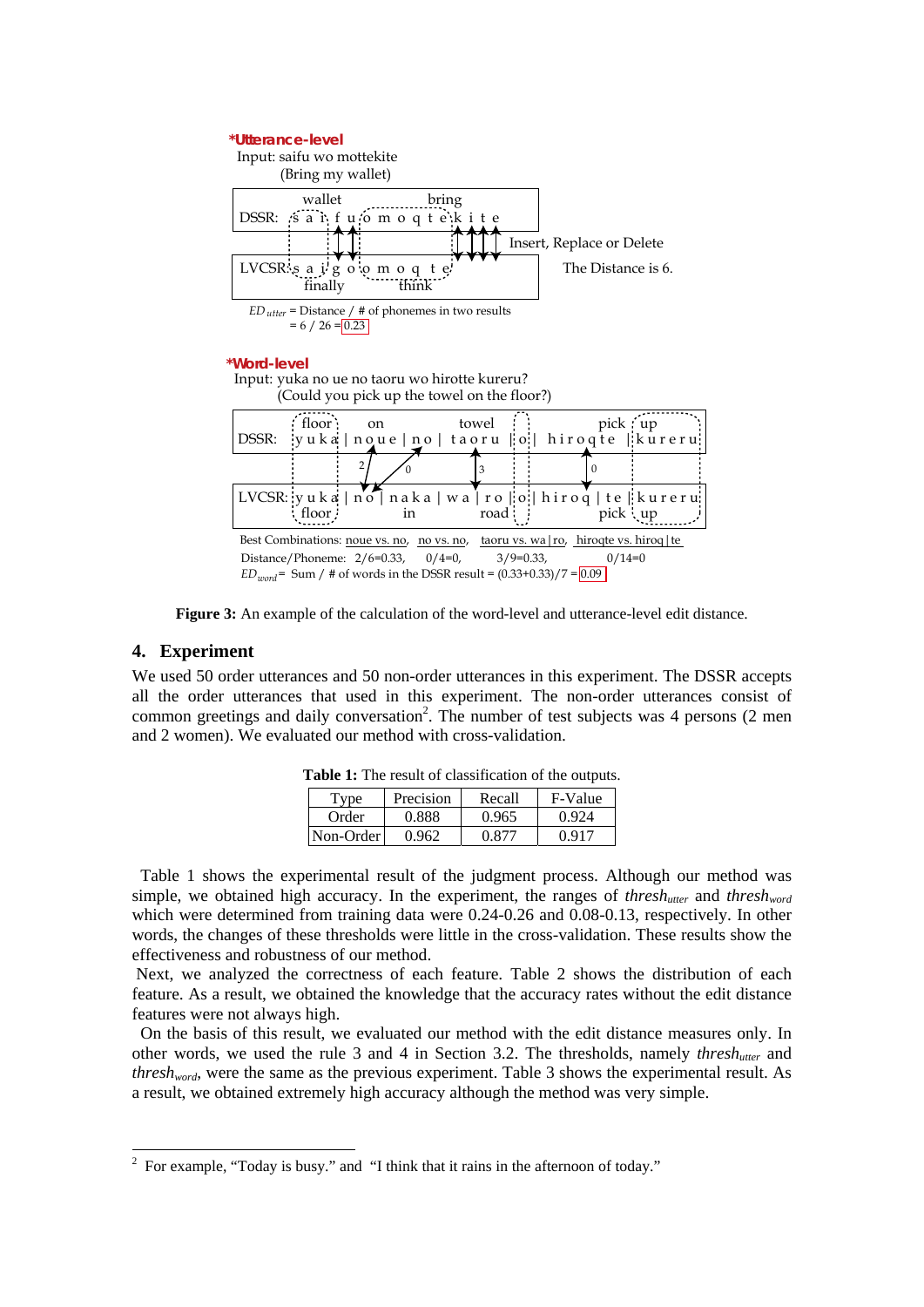The standard deviation of the F-values in the cross-validation was approximately 0.007. Furthermore, the change of the F-value was at the most 0.01 even if the thresholds were fixed. These results show the effectiveness of our method.

| <b>Table 2.</b> The correctifies of each reature. |              |                |  |  |  |  |
|---------------------------------------------------|--------------|----------------|--|--|--|--|
| Feature                                           | # of correct | # of incorrect |  |  |  |  |
| Confidence                                        | 48           |                |  |  |  |  |
| Short pause                                       | 93           |                |  |  |  |  |
| # of candidates                                   | 384          |                |  |  |  |  |
| $ED_{utter}$                                      | 192          |                |  |  |  |  |
| $ED_{word}$                                       | 388          |                |  |  |  |  |

**Table 2:** The correctness of each feature.

**Table 3:** The result of classification of the outputs by using the edit distance only.

| l'vne     | Precision | Recall | F-Value |
|-----------|-----------|--------|---------|
| Order     | 0.963     |        |         |
| Non-Order |           |        |         |

#### **5. Discussion**

-

Our method is very simple and robust. In addition, our method has high scalability. This results from comparing the edit distance between the LVCSR and each DSSR. In general, a multiple recognizer consists of only DSSRs. Isobe et al. (2007) have proposed a multi-domain speech recognition system based on the model likelihoods of the different domain specific language models. Our method differs from it in use of the LVCSR. By using the LVCSR for a multiple recognizer, the system becomes simple and has high scalability. Figure 4 shows the advantage of our method as compared with previous studies. In general, systems in previous studies need to recalculate a model to select an output. In our method, when users add other grammar-based recognizers, what they need to change is 2 thresholds only  $(thresh_{utter}$  and  $threshold_{word}^3$ . In fact, after the experiment, we added a new DSSR (the 3rd recognizer) to recognize some system commands for a robot such as "Stop", "Move to the right by 50cm" and "Please go back a little". As a result we also obtained high accuracy of output selection from 3 outputs without any changes of the thresholds; there was little decrease of the F-Value. Also we evaluated our method with 5 recognizers. The 4th recognizer was for question utterances such as "Where is my cellphone?". The 5th recognizer was for order utterances from nurses such as "Carry these meals to patient's rooms". In the additional experiment, we obtained approximately 0.95 on Fvalue with no change of the thresholds. Table 4 shows the details of the result. The test data consisted of 50 utterances (10 utterances for each category; daily conversation, orders from patients, system commands, orders from nurses and questions). The number of test subjects was 6 persons. These results show the effectiveness of the OCCS model with the edit distance.

Sako et al. (2006) have reported a method to discriminate a request to a system from a chat using AdaBoost. Tong et al. (2008) have reported a SVM-based method to separate a target language from other languages for spoken language recognition. Machine learning techniques generally need a large amount of training data to generate a classifier with high accuracy. However constructing training data by handwork is costly. As compared with them, our method can be realized with low cost. Besides, our method does not depend on particular speech recognizers although we used Julius/Julian in the experiment because it needs only phonemes of each output from the recognizer to select the final output.

 Although we evaluated our method for output selection in this paper, we do not discuss integration of several outputs. To supplement information (e.g., "under the bed" in Figure 2)

<sup>&</sup>lt;sup>3</sup> Note that if users want to select an output from DSSRs only, our method does not need any changes because the thresholds are used to distinguish between an order utterance and a chat. If the system does not need to recognize a chat in a dialogue, all it needs to do is just select the output that contains the highest similarity with the LVCSR as the final output.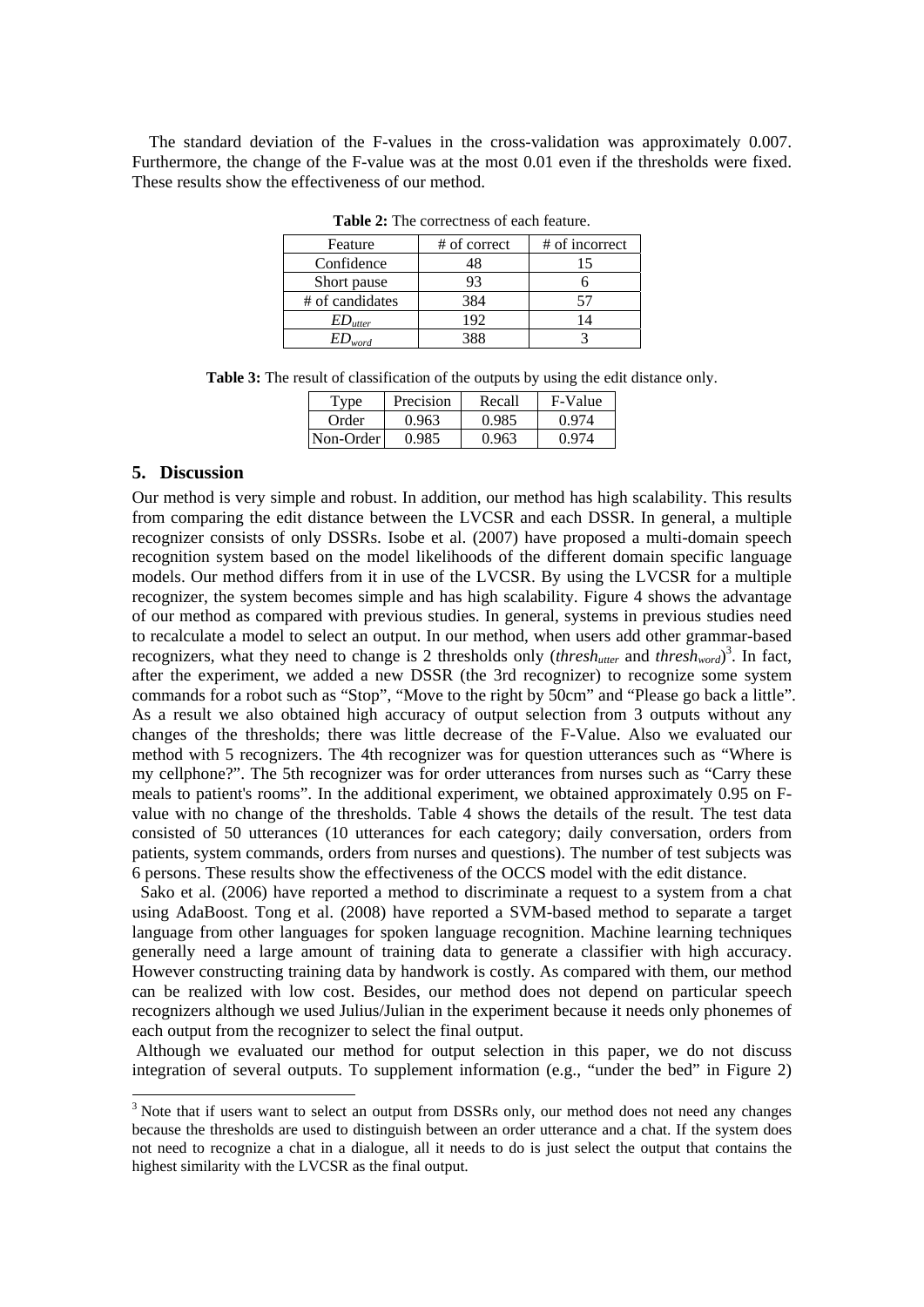and to construct a context of a dialogue by using the LVCSR are our future work. In the experiment, the word accuracy rates of the LVCSR were  $65\%$ <sup>4</sup> for order utterances and 32% for non-order utterances, respectively. This result shows the importance of improvement of the accuracy of the LVCSR. To apply the method in related work (Utsuro et al. 2004) to the LVCSR is also significant future work.



**Figure 4:** Comparison of a previous method and our method.

| Type                  | Precision | Recall | F-Value |
|-----------------------|-----------|--------|---------|
| 1st (LVCSR)           | 0.838     | 0.950  | 0.891   |
| 2nd (Patient's Order) | 0.983     | 0.966  | 0.975   |
| 3rd (Command)         | 1.000     | 0.933  | 0.966   |
| 4th (Question)        | 0.948     | 0.917  | 0.932   |
| 5th (Nurse's Order)   | 1.000     | 0.983  | 0.992   |
| Average               | 0.954     | 0.950  | 0.951   |

**Table 4:** The result of classification with 5 recognizers (edit distance only).

### **6. Conclusions**

In this paper, we proposed a simple and effective method for speech understanding with some speech recognizers. Our method, OCSS model, does not need any complex computation and models. It uses an edit distance measure only. Furthermore, it can deal with out-of-domain utterances by using the LVCSR's output. We obtained the high precision and recall rates in the experiment. Future work includes (1) construction of the context using LVCSR and (2) development of multi modal interface with other sensors in the robot.

### **References**

-

- Bouwman, C., J. Sturm and L. Boves. 1999. Incorporating Confidence Measures in the Dutch Train Timetable Information System Developed in the ARICE project. *Proceedings of ICASSP*.
- Goto, M., K. Itou and T. Kobayashi. 2005. Speech Interface Exploiting Intentionally-Controlled Nonverbal Speech Information. *Proceedings of the 18th Annual ACM Symposium on User Interface Software and Technology* (UIST 2005), pp.35-36.
- Isobe, T., K. Itou and K. Takeda. 2007. A Likelihood Normalization Method for the Domain Selection in the Multi-Decoder Speech Recognition System. *IEICE TRANSACTIONS on Information and Systems* (Japanese Edition) Vol.J90-D No.7 pp.1773-1780.
- Komatani, K. and T. Kawahara. 2000. Flexible Mixed-initiative Dialogue Management Using Concept-level Confidence Measures of Speech Recognizer Output. *Proceedings of*

<sup>&</sup>lt;sup>4</sup> Note that this accuracy rate is on word-level, i.e., word accuracy. On the other hand, the accuracy of the DSSR mentioned in Section 2 is utterance-level. In other words, even if the output utterance contains one mistake, it is incorrect. There is a significant difference between the LVCSR and the DSSR for the accuracy in this experiment.